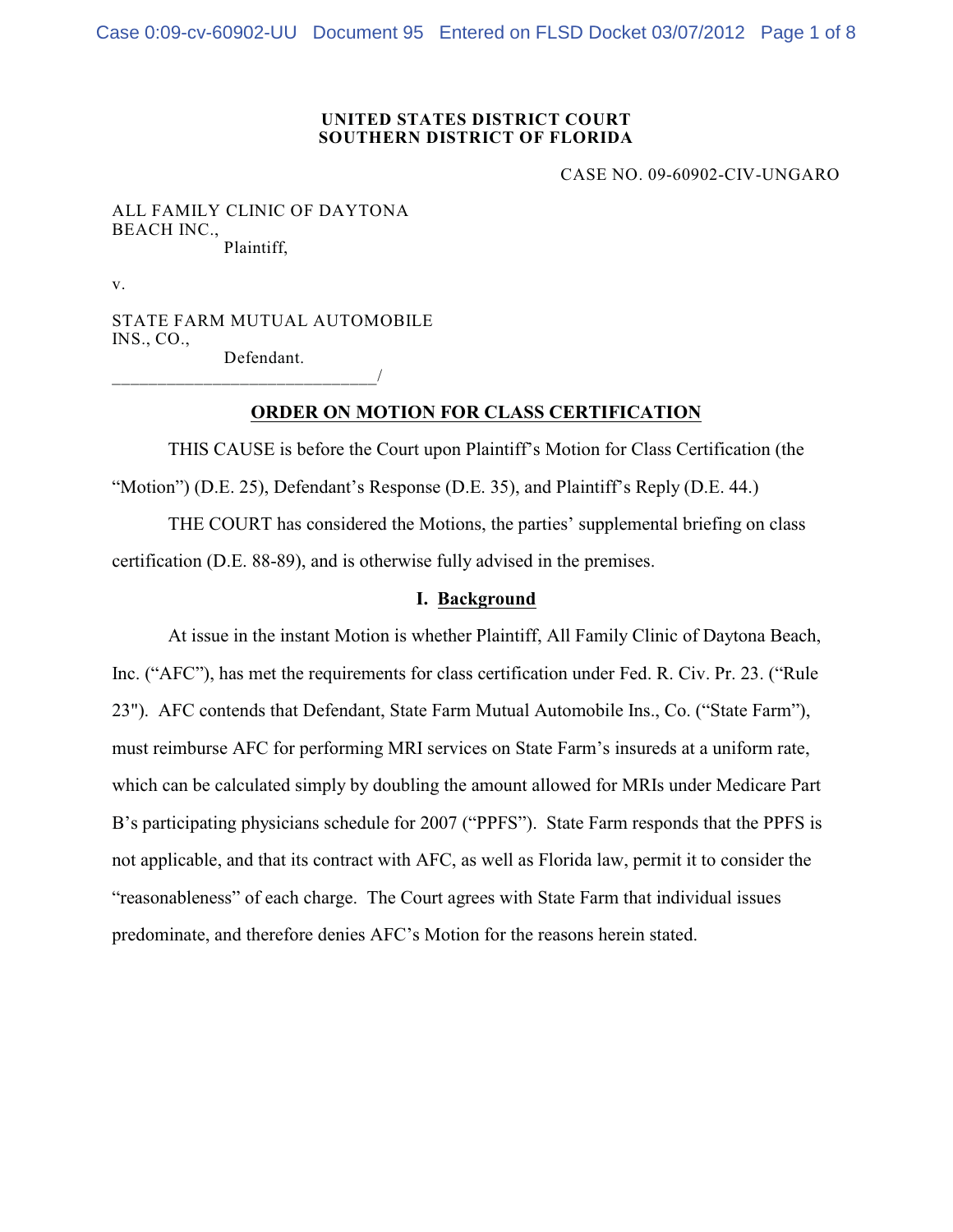#### **II. Class Allegation**

AFC brings a two-count complaint, seeking damages and declaratory relief, under Rule 23 on behalf of a class defined as comprising "Florida Health care providers whose bills for MRI services rendered to State Farm insureds were reduced or not paid based on the Outpatient Prospective Payment System."<sup>1</sup> (D.E. 1.) AFC describes itself as a typical class member, and alleges, in Count 1, that State Farm breached its contract, causing damages, when it improperly reduced its payments for the MRI services that AFC provided. (*Id*.) In Count 2, AFC seeks a declaratory judgment as to whether State Farm has improperly reduced payment for the MRI services that AFC rendered.<sup>2</sup> (*Id*.)

# **III. Legal Standard**

A court may certify a class action only if the court is satisfied, after a rigorous analysis, that the prerequisites of Rule 23 have been met. *Gilchrist v. Bolger*, 733 F.2d 1551, 1555 (11th Cir. 1984). A plaintiff seeking class certification carries the burden of proof. *Rustein v. Avis Rent-A-Car Sys., Inc.*, 211 F.3d 1228, 1233 ( $11<sup>th</sup>$  Cir. 2000). The plaintiff must prove that Rule 23(a) requirements are met and that at least one of the standards of Rule 23(b) is appropriate for the relief sought. *Turner v. Beneficial Corp.*, 242 F.3d 1023, 1025 (11<sup>th</sup> Cir. 2001).

Rule 23(a) contains an implicit, threshold requirement that the proposed class be "adequately defined and clearly ascertainable." *See e.g.*, *Rink v. Cheminova, Inc.*, 203 F.R.D. 648, 649 (M.D. Fla. 2001) (citing *DeBremaecker v. Short*, 433 F.2d 733, 734 (5th Cir. 1970) ("It

At summary judgment, the Court ruled against State Farm, determining that the applicable Florida <sup>1</sup> statute did not permit State Farm to use the Outpatient Prospective Payment System (OPPS) to cap reimbursements. (D.E. 52) The Eleventh Circuit affirmed. (D.E. 78.)

This count is barred due to the Supreme Court's decision in *Wal-Mart Stores, Inc. V. Dukes*, 131 S. Ct. <sup>2</sup> 2541 (2011). The Court unanimously held that Rule 23(b)(2) "does not authorize class certification when each class member would be entitled to an individualized award of monetary damages." *Id*. at 2557. In the case at bar the monetary relief sought predominates any declaratory or injunctive relief requested. As in *Wal-Mart*, this Court found in *DFWII, Corp. v. State Farm Mut. Ins. Co.*, 271 F.R.D. 676 (S.D. Fla. 2010) that requested damages predominate claims for declaratory judgment. Where the court must calculate money damages individually for each class member, *DFWII* maintained that putative class members would "have to introduce new factual details, such as whether each treatment was actually performed and whether each bill was properly completed." *Id*. at 686. Accordingly, "the Court would be unable to use objective standards to calculate money damages" and therefore, damages will not be incidental to the injunctive and declaratory relief. *Id*.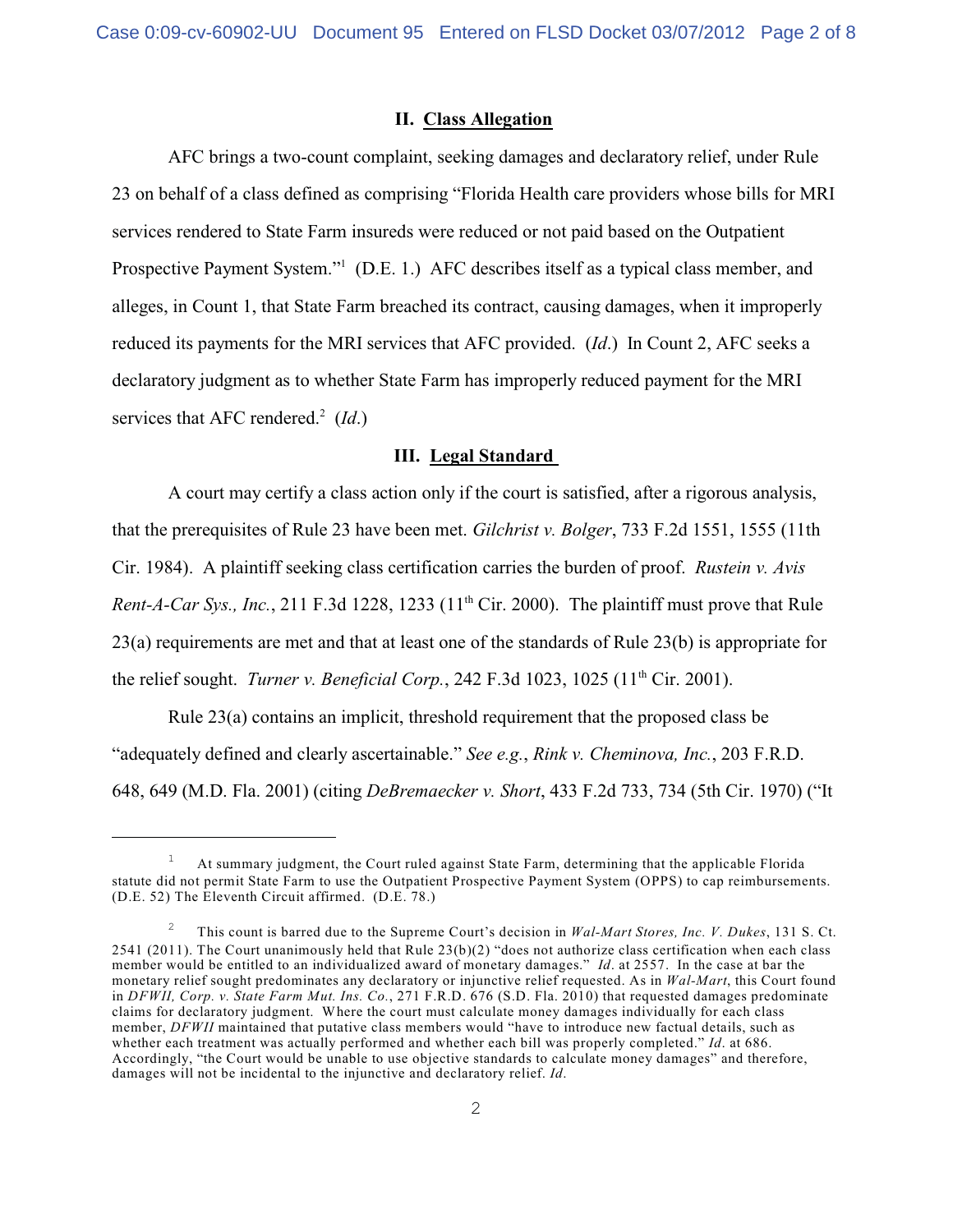is elementary that in order to maintain a class action, the class sought to be represented must be adequately defined and clearly ascertainable")).<sup>3</sup> Rule 23(a) further contains four explicit prerequisites: "(1) the class is so numerous that joinder of all members is impracticable; (2) there are questions of law or fact common to the class; (3) the claims or defenses of the representative parties are typical of the claims or defenses of the class; and (4) the representative parties will fairly and adequately protect the interests of the class." Fed. R. Civ. Pr. 23(a). These elements are referred to as "numerosity, commonality, typicality, and adequacy of representation." *Valley Drug Co. v. Geneva Pharm, Inc.*, 350 F.3d 1276, 1279 (11th Cir. 2003). Additionally, a court may only certify a class action if at least one of the three alternative requirements of Rule 23(b) has been met. *Pickett v. Iowa Beef Processors*, 209 F.3d 1276, 1279 (11th Cir. 2000).

Certification of the damages class under Rule  $23(b)(3)$  requires a plaintiff to establish that "the question[s] of law or fact common to the members of the class predominate over any questions affecting only individual members, and that a class action is superior to all other available methods for the fair and efficient adjudication of the controversy." Fed. R. Civ. Pr. 23(b)(3). The Eleventh Circuit has further explained that "[w]hether an issue predominates can only be determined after considering what value the resolution of the class-wide issue will have in each class member's underlying cause of action." *Vega v. T-Mobile, USA, Inc*., 564 F.3d 1256, 1270 (11<sup>th</sup> Cir. 2009). According to another recent Eleventh Circuit ruling:

> Common issues of fact and law predominate if they "ha[ve] a direct impact on every class member's effort to establish liability and ... entitlement to .... relief ... [C]ommon issues will not predominate over individual questions if, "as a practical matter, the resolution of [an] overarching common issue breaks down into an unmanageable variety of individual legal and factual issues.

*Babineau v. Federal Express Corp.*, 2009 WL 2212158  $*6$  (11<sup>th</sup> Cir. July 27, 2009) (citations omitted).

In *Bonner v. City of Prichard*, 661 F.2d 1206, 1209 (11th Cir. 1981) (en banc), the Eleventh Circuit <sup>3</sup> adopted as binding precedent the decisions of the former Fifth Circuit handed down prior to October 1, 1981.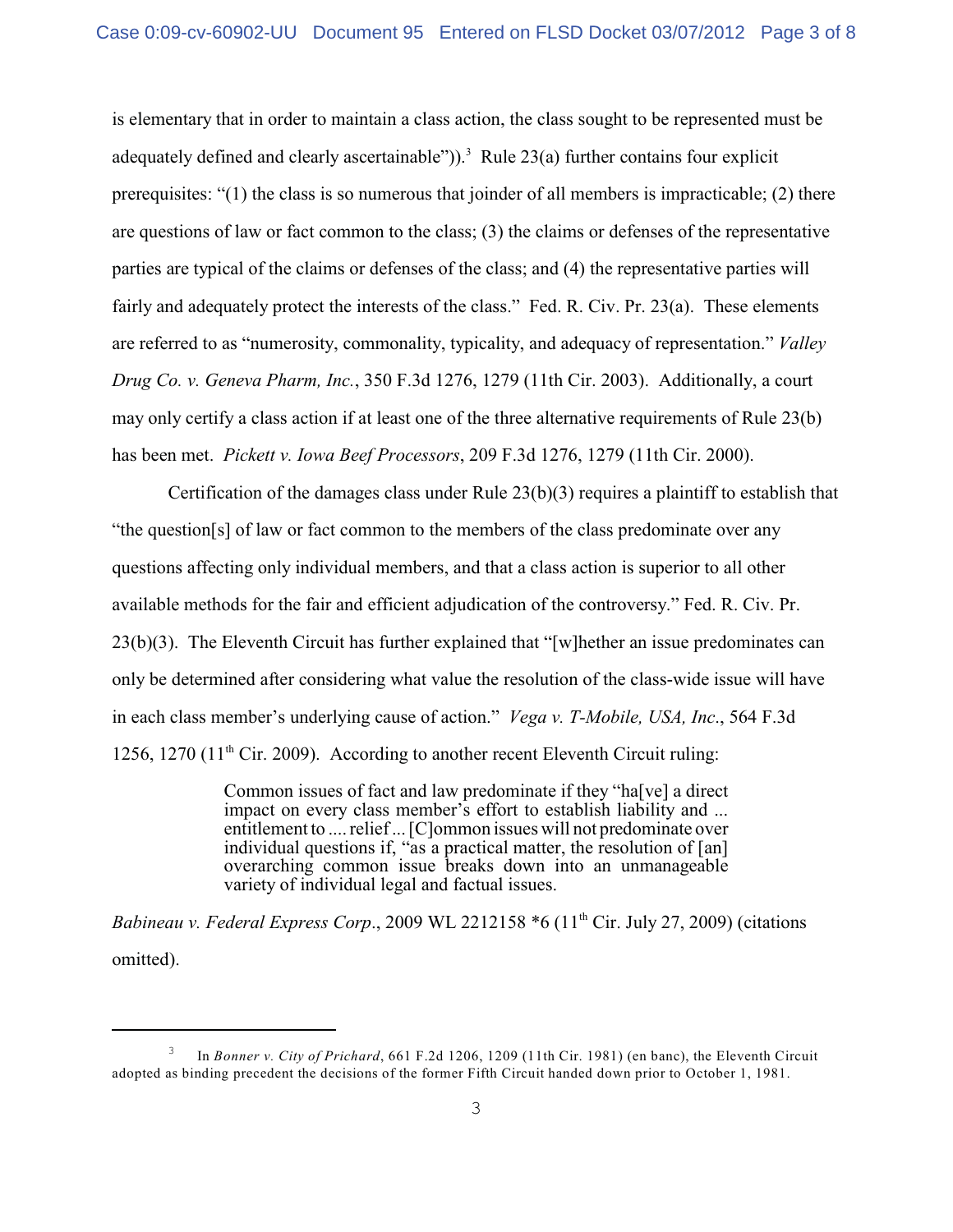In determining whether to certify a class, a district court has broad discretion. *Washington v. Brown & Williamson Tobacco Corp.*, 959 F.2d 1566, 1569 (11th Cir. 1992). "Although a court should not determine the merits of a case at the class certification stage, the court can and should consider the merits of the case to the degree necessary to determine whether the requirements of Rule 23 will be satisfied." *Valley Drug*, 350 F.3d at 1188 n.15; *see also Hudson v. Delta Airlines*, 90 F.3d 451, 457 (11th Cir. 1996) (stating it is sometimes necessary to probe behind the pleadings before coming to rest on the certification question).

#### **IV. Analysis**

AFC argues that State Farm is judicially estopped from contesting the present Motion, and, in any event, that State Farm's scheme of categorically limiting its MRI reimbursements to AFC at the OPPS cap establishes a common question of law and fact pursuant to Rule 23. (D.E. 25.) State Farm responds that AFC's misinterprets the relevant precedent on judicial estoppel, and that Florida law permits State Farm in the present litigation to examine the "reasonableness" of each charge, in which event individual questions of law and fact predominate those common to all class members here.

## **A. Judicial Estoppel**

"Judicial estoppel is an equitable doctrine invoked at a court's discretion, designed to protect the integrity of the judicial process." *Stephens v. Tolbert*, 471 F.3d 1173, 1177 (11<sup>th</sup> Cir. 2006). Its purpose is "to prevent a party from asserting a claim in a legal proceeding that is incosistent with a claim taken by that party in a previous proceeding." *Id*. (quoting *Transamerica Leasing, Inc. v. Inst. of London Underwriters,* 430 F.3d 1326, 1335 (11<sup>th</sup> Cir. 2005).

AFC claims that State Farm is judicially estopped from opposing the present Motion because it supported class certification in a "nearly identical proceeding," *Altamonte Springs Imaging, L.C. v. State Farm Mut. Auto. Ins., 12 So. 3d 850 (Fla. 3<sup>rd</sup> DCA 2009). (D.E. 25.)* AFC's summary of *Altamonte Springs* is unavailing because Plaintiff neglects critical substantive differences between that case and the present one. Most importantly, the plaintiff in *Atlamonte*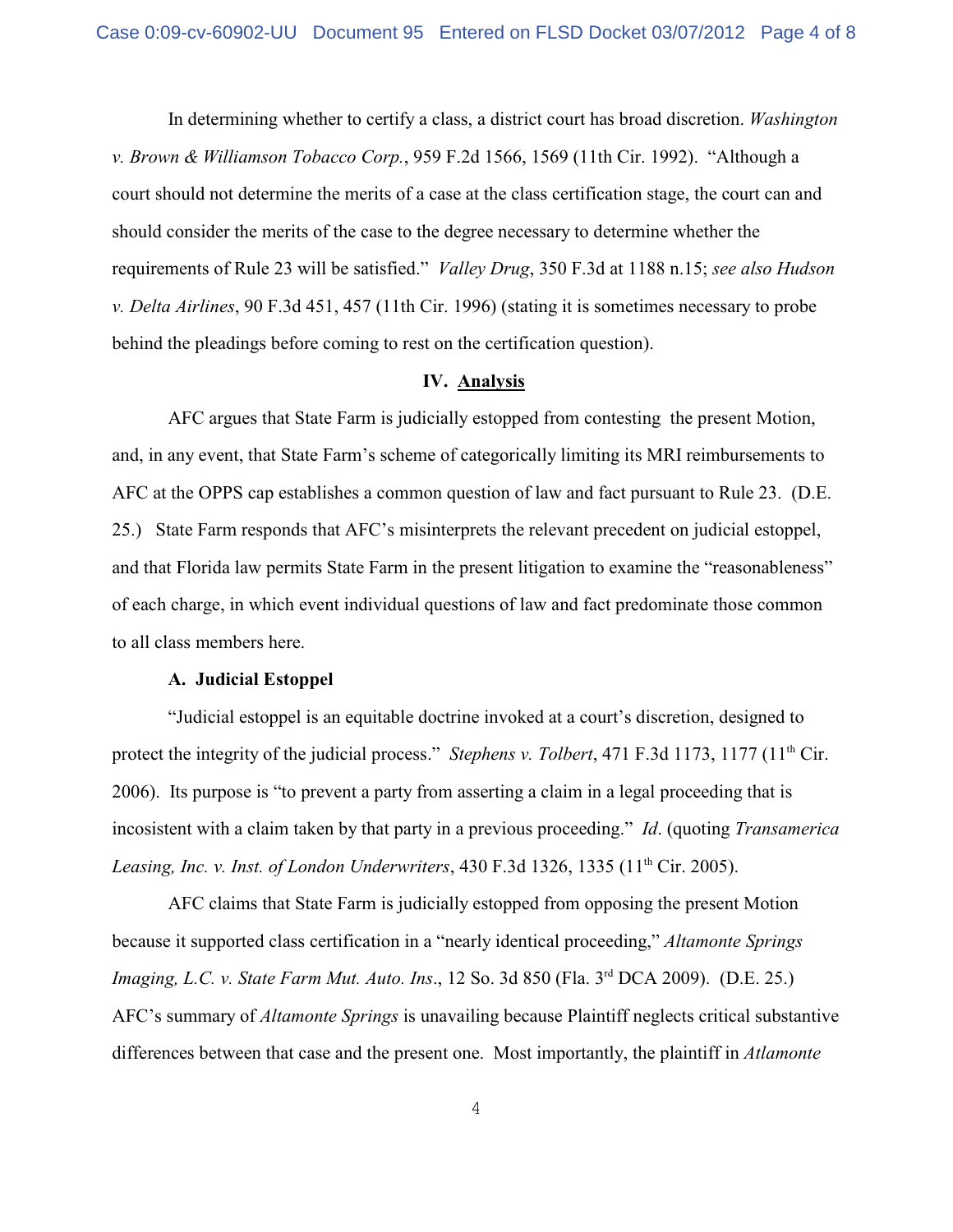*Springs* claimed that State Farm was at fault when it failed to apply the consumer price index (CPI) adjustment, as required by Florida law, to the reimbursements that it owed MRI providers. (D.E. 25-1, p. 5). In *Atlamonte Springs*, State Farm never contested the "reasonableness" of the underlying charges. In the present litigation, State Farm does not agree that the charges at issue are reasonable; rather, State Farm claims that it has a contractual right, supported by Florida law, to review each charge andconcludes itis unreasonable, to contest it. Thus, State Farm's position that the plaintiff in *Atlamonte Springs* had established a class where it deemed the underlying charges to be reasonable is not "entirely inconsistent" with State Farm's position here that AFC has not established a class when, from State Farm's view, any of the particular charges at issue could be challenged as unreasonable. Additionally, *Atlamonte Springs*, unlike the present action, involved the certification of a settlement class. In *Atlamonte Springs*, for example, State Farm waived several substantive defenses, the significance of which was noted by the trial court. (D.E. 35, p. 6.) In this case, State Farm retains these same defenses and that fact further differentiates its posture toward class certification in *Atlamonte Springs* and the present litigation. As such, the Court declines to apply judicial estoppel to preclude State Farm's opposition to the instant Motion.

## **B. PPFS v. Reasonableness**

The dispositive question presented by the Motion at issue is whether State Farm's improper use of the OPPS cap to discount MRI claims satisfies the "predominance" requirement of Rule 23(b). Where, after adjudication of the class-wide issues, the plaintiff must still introduce a substantial amount of individualized proof to establish most or all of the elements of its individual claim, the class is not suitable for certification under Rule 23(b)(3). *Vega v. T-Mobile, USA, Inc.*, 564 F. 3d 1256, 1270 (11<sup>th</sup> Cir. 2009). AFC argues that common class questions predominate here because the correct resolution of the case at bar requires "a simple mathematical calculation of subtracting the amount the class should have been paid under the [PPFS] from the amount the class was paid by State Farm." (D.E. 89, p. 4-5.) State Farm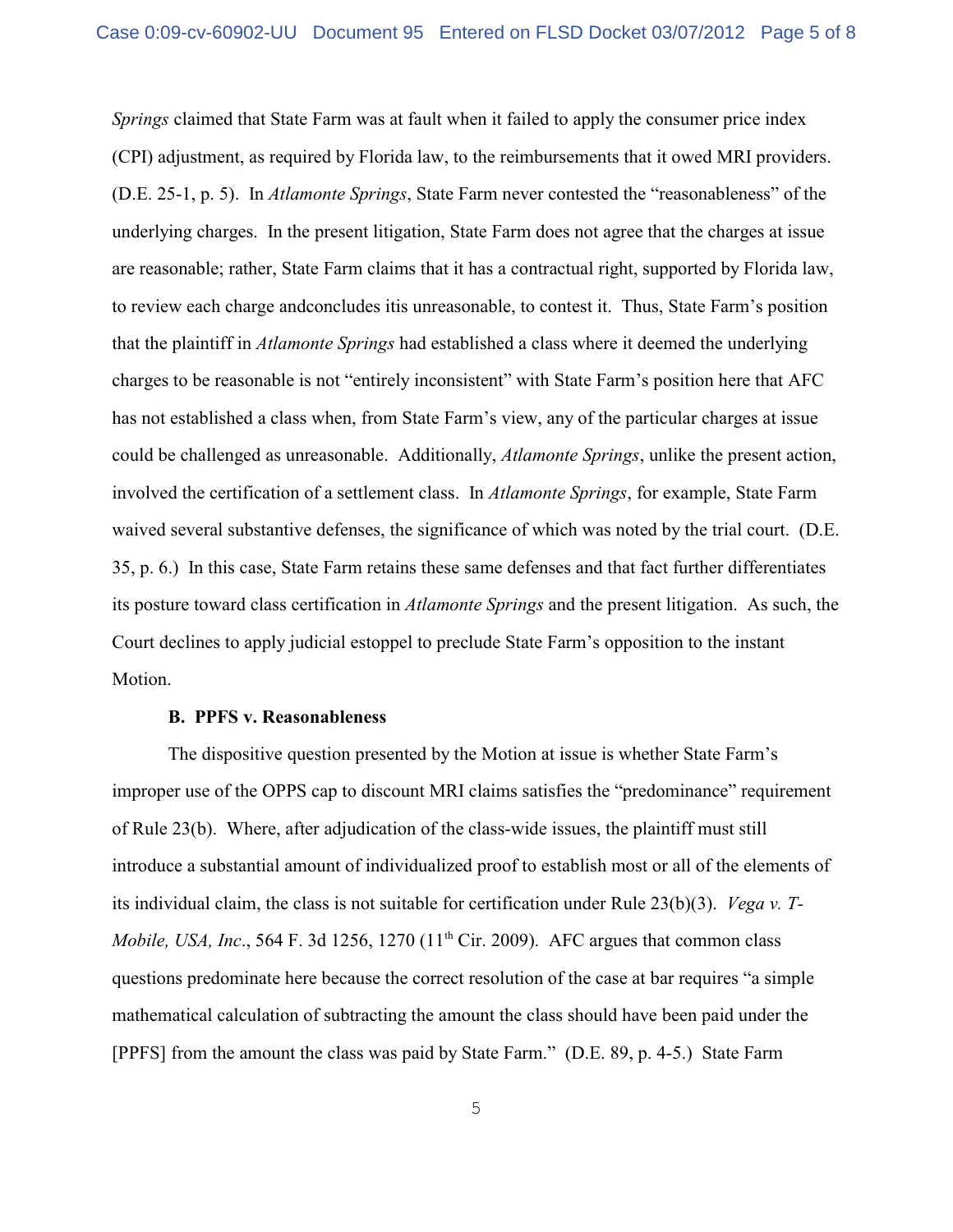disagrees with AFC's claim that a simple substitution of the PPFS formula for the OPPS cap is warranted across the putative class here. Relying upon its contract with AFC and Florida law, State Farm insists instead that it may reevaluate each charge for reasonableness, thus requiring AFC to produce a substantial amount of individualized proof to demonstrate that each disputed charge was should be reimbursed in whole or in part.

The contract between State Farm and AFC does not require State Farm to reimburse MRI providers uniformly accordingly to the PPFS formula. Rather, the contract obligates State Farm to reimburse eighty percent "of all reasonable expenses." (D.E. 88, p. 4.) Moreover, State Farm contends that Florida law permits it to challenge the reasonableness of an expense even during litigation, well after State Farm has, in fact, reimbursed the MRI provider for the now disputed charge. Here, State Farm refers to Fla. Stat. §627.736(4)(b), which provides that an insurer may assert that a claim was unreasonable "at any time, including after payment of the claim or after the 30-day time period for payment set forth in this paragraph." In affirming this Court's class certification denial in a separate case also involving State Farm, the Eleventh Circuit recently interpreted this same provision of Florida law to permit State Farm to assert individualized defenses during litigation. "We are not persuaded by Coastal's claim that State Farm waived its right to assert individualized defenses by not listing them in an 'itemized specification' during the claims review process." *Coastal Neurology, Inc. v. State Farm Mut. Auto. Ins. Co.* 2012 WL 205800  $*2$  (11<sup>th</sup> Cir. 2012). Citing the pertinent provision, the Eleventh Circuit commented that Florida's Motor Vehicle No-Fault Law "explicitly states that insurers may 'at any time,' assert that a claim for benefits was 'was unrelated, was not medically necessary, or was unreasonable.'" *Id.* Finally, the Eleventh Circuit stated that when considering whether to certify the class, it was appropriate to consider the insurer's assertion that the charges at issue were unreasonable. "Because State Farm can raise those defenses 'at any time,' they were properly considered in the district court's Rule 23 analysis." *Id*.

6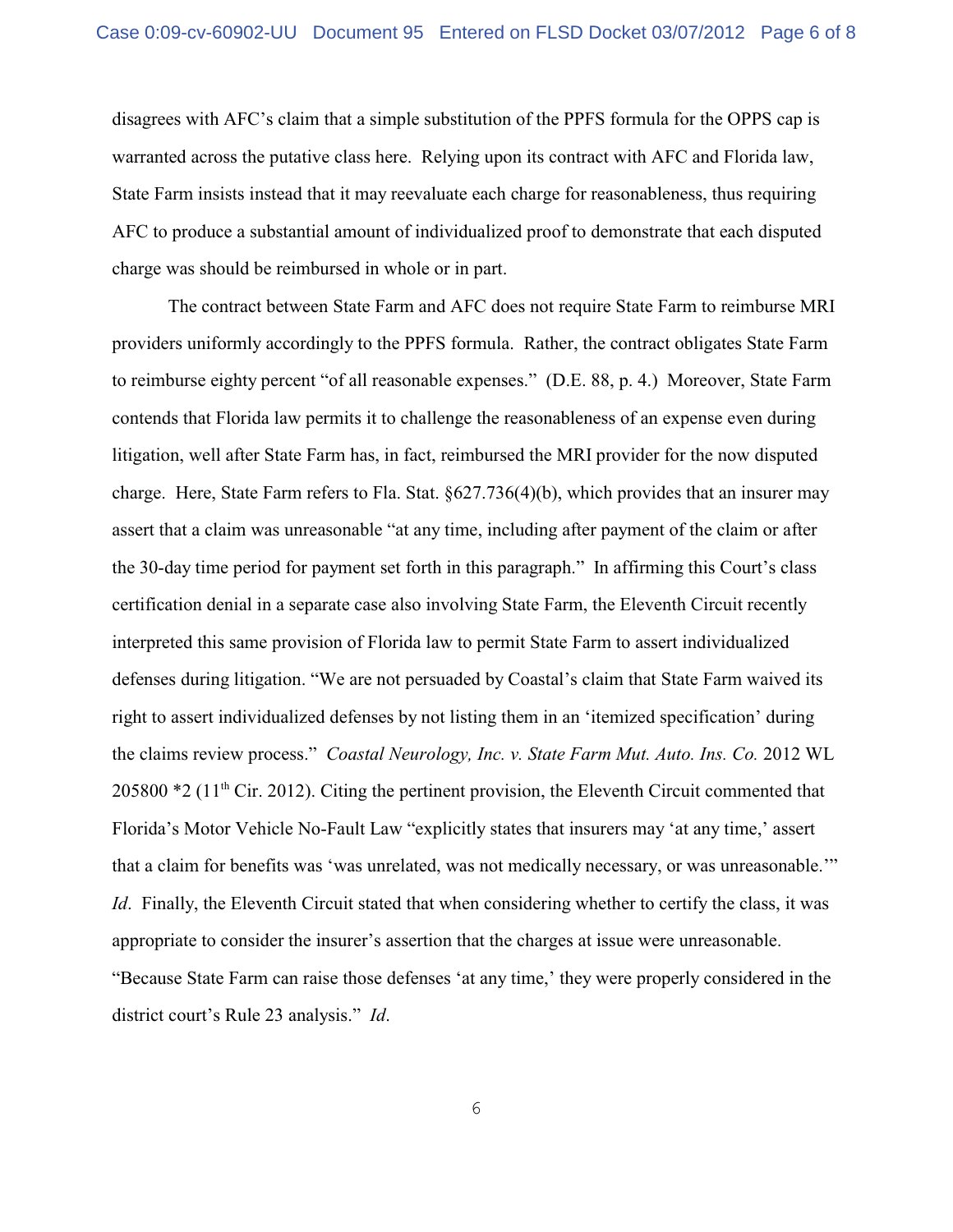AFC argues that State Farm cannot avail itself of the "at any time" provision of §627.736(4)(b) because it has elected to reimburse AFC according to a fee schedule-based formula, and therefore can no longer consider the reasonableness of each charge. In *Kingsway Amigo Ins. Co. v. Ocean Health, Inc*., Florida's Fourth District Court of Appeal explained that Fla. Stat. §627.736 provides insurers a choice between two payment calculation methodologies. 63 So. D 63 (Fla.  $4<sup>th</sup>$  DCA 2011). The first method, detailed in Fla. Stat. §§627.736(1)(a) and 5(a)1 requires that insurers reimburse eighty percent of all reasonable expenses. The second method, established by Fla. Stat  $\S627.736(5)(a)(2)(a)$ -(f) authorizes insurers to limit their reimbursements to eighty percent of the listed schedule of maximum charges, included in which is the PPFS. Relevant to the present motion, the *Kinsway* court held further that an insurer's choice of method could be binding, but looked to the contract between the insurer and the provider to determine whether the insurer had so elected to bind itself to one of the two methods available under the Florida statute. *Id*. *See also*, *Geico Indemnity, Co. v. Virtual Imaging Services, Inc*., 2011 WL 5964369 (Fla. 3d DCA 2011) and *DCI MRI, Inc. v. Geico Indem Co.* 2012 WL 126351 (Fla.  $4<sup>th</sup>$  DCA 2012) (examining the terms of the policy to determine whether the insurer made a binding election).

 Here, AFC claims that because State Farm elected to reimburse AFC according to a scheduled amount–relying, albeit, on an unauthorized schedule–it opted for the second method described by *Kinsway*. However, State Farm elected in its contract to reimburse AFC eighty percent of "reasonable expenses," never mentioning the other reimbursement option. Additionally, the decision by State Farm to reimburse AFC according to the OPPS formula does not, by itself, necessarily establish that State Farm bound itself by its performance to the second reimbursement method. Here, State Farm presents testimony from a section manager, who attests that State Farm never elected to reimburse AFC according to a method other than the reasonableness method specified in the contract. According to the manager, State Farm considered reimbursements calculated in reference to OPPS to be reasonable. (D.E. 88-1).

7